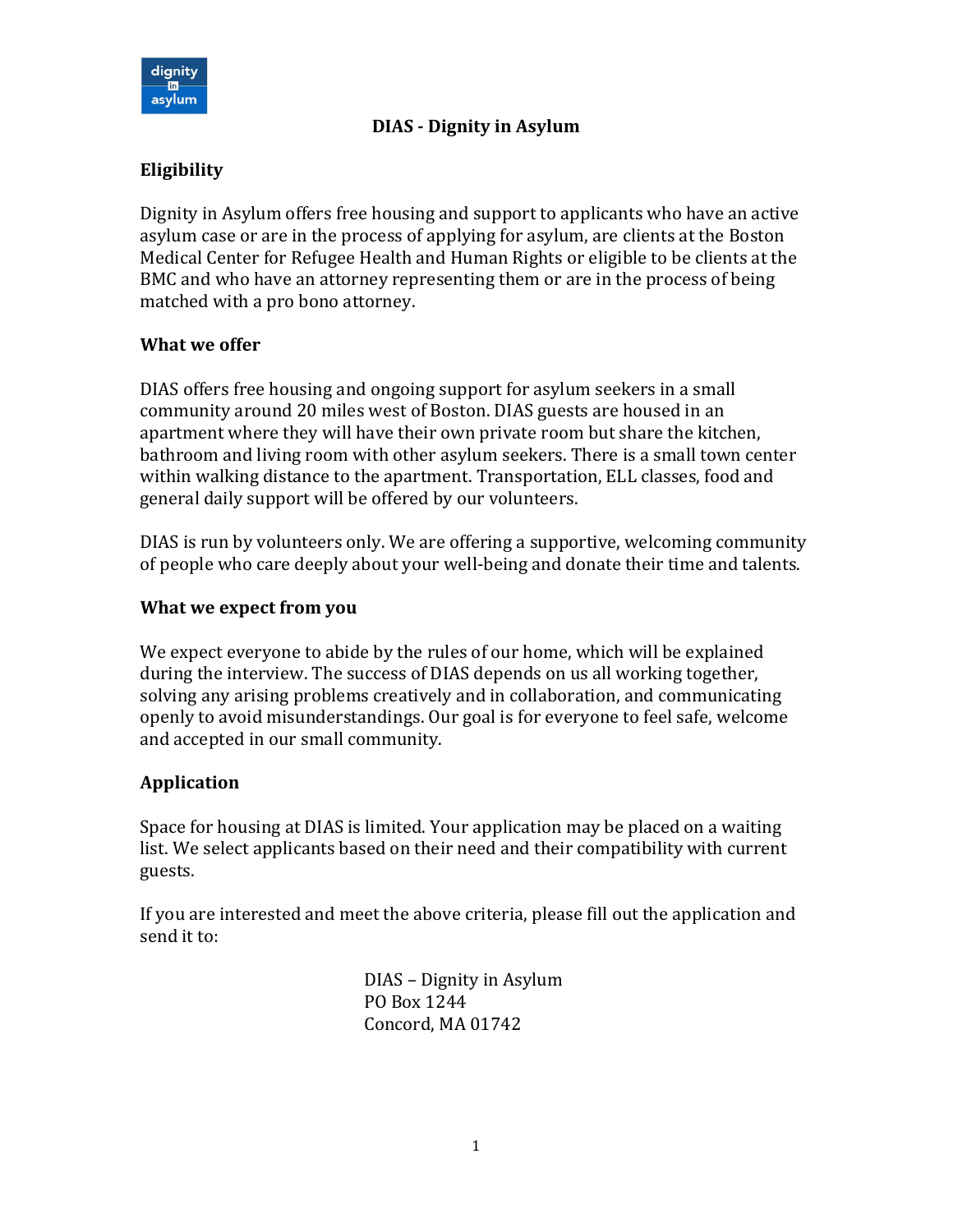

### **Housing Application**

#### **Contact Information**

| First and last name: |        |           |  |
|----------------------|--------|-----------|--|
| Current address:     |        |           |  |
| City:                | State: | Zip Code: |  |
| Phone number:        |        |           |  |
| E-mail:              |        |           |  |

How did you hear about DIAS?

#### **Current housing situation**

Please describe your current housing situation:

Do you have a date by which you must leave your current living place? If so, when? 

How many times have you moved in the last 3 months?

Have you spent any nights in the last three months on the street or in a homeless shelter? If so, how many nights?

#### **Personal background**

| Date of birth:               |                                                                                      |
|------------------------------|--------------------------------------------------------------------------------------|
| Country of birth:            | Country of citizenship:                                                              |
| Gender:                      | Marital Status:                                                                      |
|                              | Number of children: _____ Are any children under 18 currently living with you? _____ |
| What languages do you speak? |                                                                                      |

Do you speak English? \_\_\_Fluent \_\_\_ Advanced \_\_\_Intermediate \_\_\_Beginner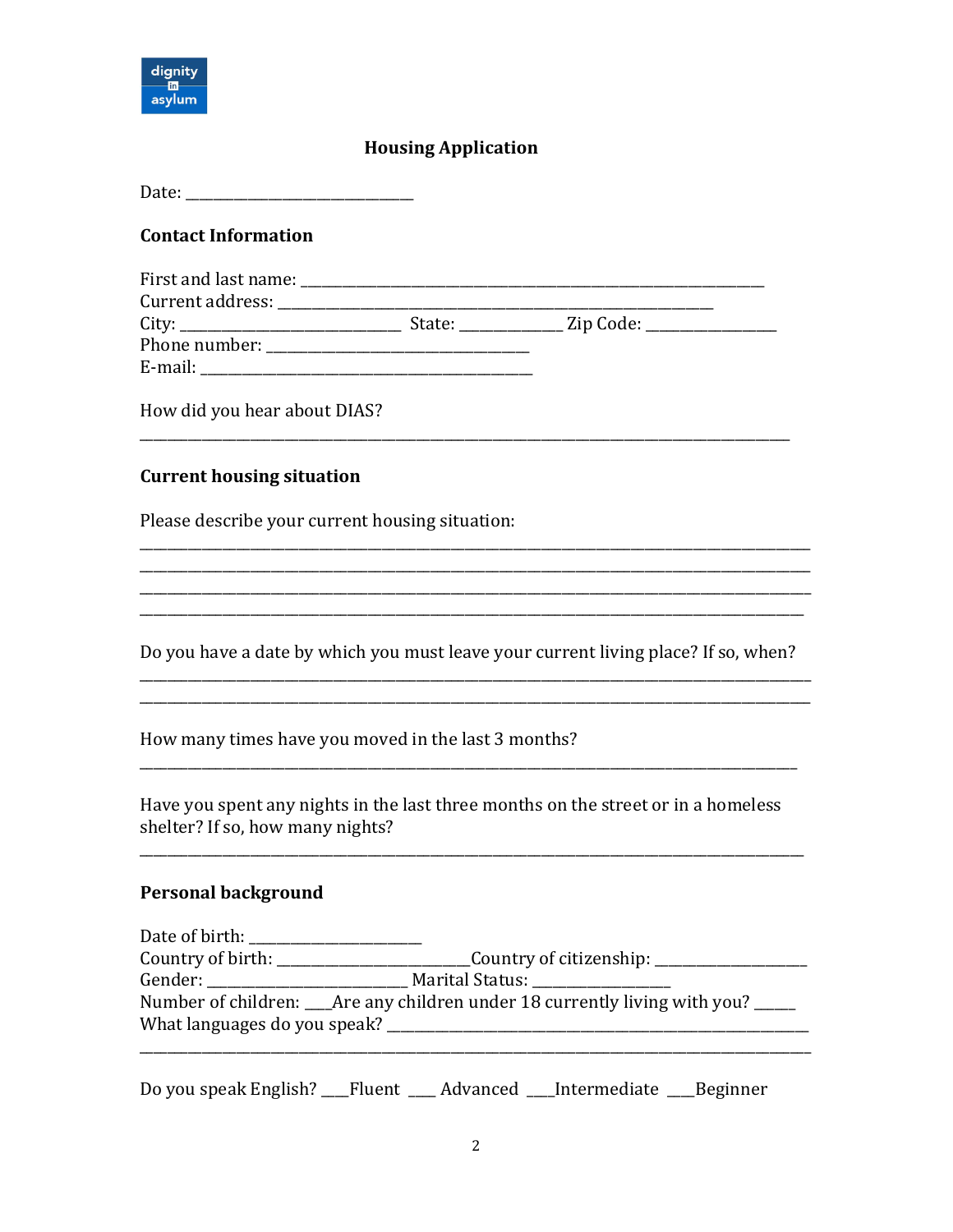

What is your highest level of education? \_\_\_\_\_\_\_\_\_\_\_\_\_\_\_\_\_\_\_\_\_\_\_\_\_\_\_\_\_\_\_\_\_\_\_\_\_\_\_\_\_\_\_\_\_\_\_\_\_

\_\_\_\_\_\_\_\_\_\_\_\_\_\_\_\_\_\_\_\_\_\_\_\_\_\_\_\_\_\_\_\_\_\_\_\_\_\_\_\_\_\_\_\_\_\_\_\_\_\_\_\_\_\_\_\_\_\_\_\_\_\_\_\_\_\_\_\_\_\_\_\_\_\_\_\_\_\_\_\_\_\_\_\_\_\_\_\_\_\_\_\_\_\_\_ \_\_\_\_\_\_\_\_\_\_\_\_\_\_\_\_\_\_\_\_\_\_\_\_\_\_\_\_\_\_\_\_\_\_\_\_\_\_\_\_\_\_\_\_\_\_\_\_\_\_\_\_\_\_\_\_\_\_\_\_\_\_\_\_\_\_\_\_\_\_\_\_\_\_\_\_\_\_\_\_\_\_\_\_\_\_\_\_\_\_\_\_\_\_\_

Please list any degrees/certificates/diplomas you have:

# **Your asylum case**

| Have you already applied for asylum? _____When? _________________________________ |  |
|-----------------------------------------------------------------------------------|--|
| Have you had an asylum hearing yet? __________                                    |  |
| Has an asylum hearing been scheduled? ____ If so, for when? _______               |  |
| Have you applied for work authorization?                                          |  |
| If so, have you been granted work authorization? __________When? _______________  |  |
| Please list your attorney's contact information:                                  |  |
|                                                                                   |  |
|                                                                                   |  |
|                                                                                   |  |
| Please list your case worker's contact information:                               |  |
|                                                                                   |  |
|                                                                                   |  |
|                                                                                   |  |
|                                                                                   |  |

# **Arrests**

| Please let us know if you have been arrested or convicted of a crime not related to |
|-------------------------------------------------------------------------------------|
| your asylum case, either in the US or other countries:                              |

| Have you ever taken illegal drugs? If so, what is the date of your last drug use? |
|-----------------------------------------------------------------------------------|

\_\_\_\_\_\_\_\_\_\_\_\_\_\_\_\_\_\_\_\_\_\_\_\_\_\_\_\_\_\_\_\_\_\_\_\_\_\_\_\_\_\_\_\_\_\_\_\_\_\_\_\_\_\_\_\_\_\_\_\_\_\_\_\_\_\_\_\_\_\_\_\_\_\_\_\_\_\_\_\_\_\_\_\_\_\_\_\_\_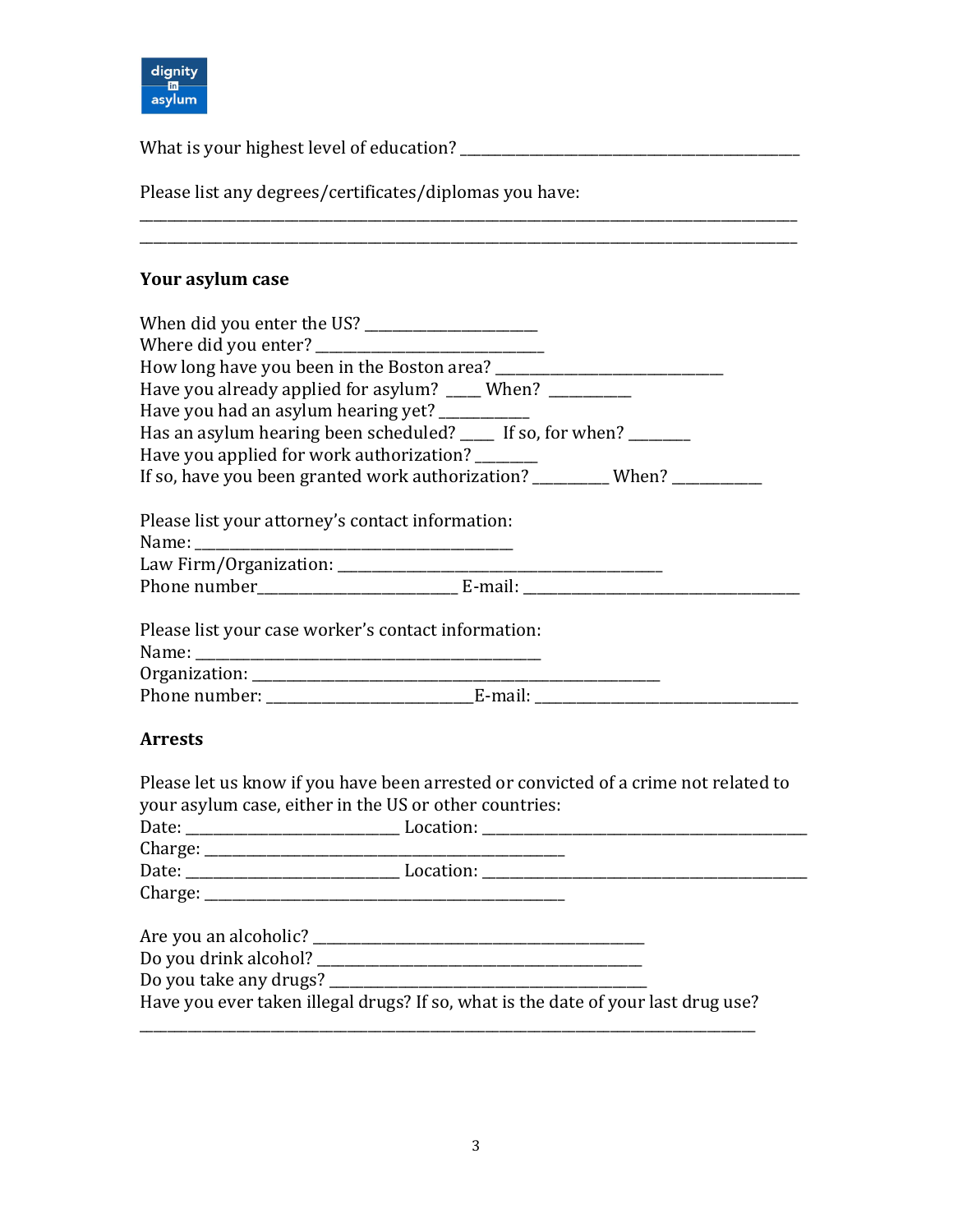

### Work experience and skills

Please describe your work experience and any skills you have that will help you find employment in the U.S.:

What are your plans once you have received work authorization?

#### Housing and your needs/interests

If accepted, you will be sharing an apartment with other people in a similar situation, all of them seeking asylum. How would you feel about sharing the apartment with someone of the same gender, but different sexual orientation? Please explain:

Have you ever lived with people other than your family? If so, what did you like about it?

What was hard or created discomfort for you?

What are your interests/hobbies? When you have time for yourself, what do you enjov doing?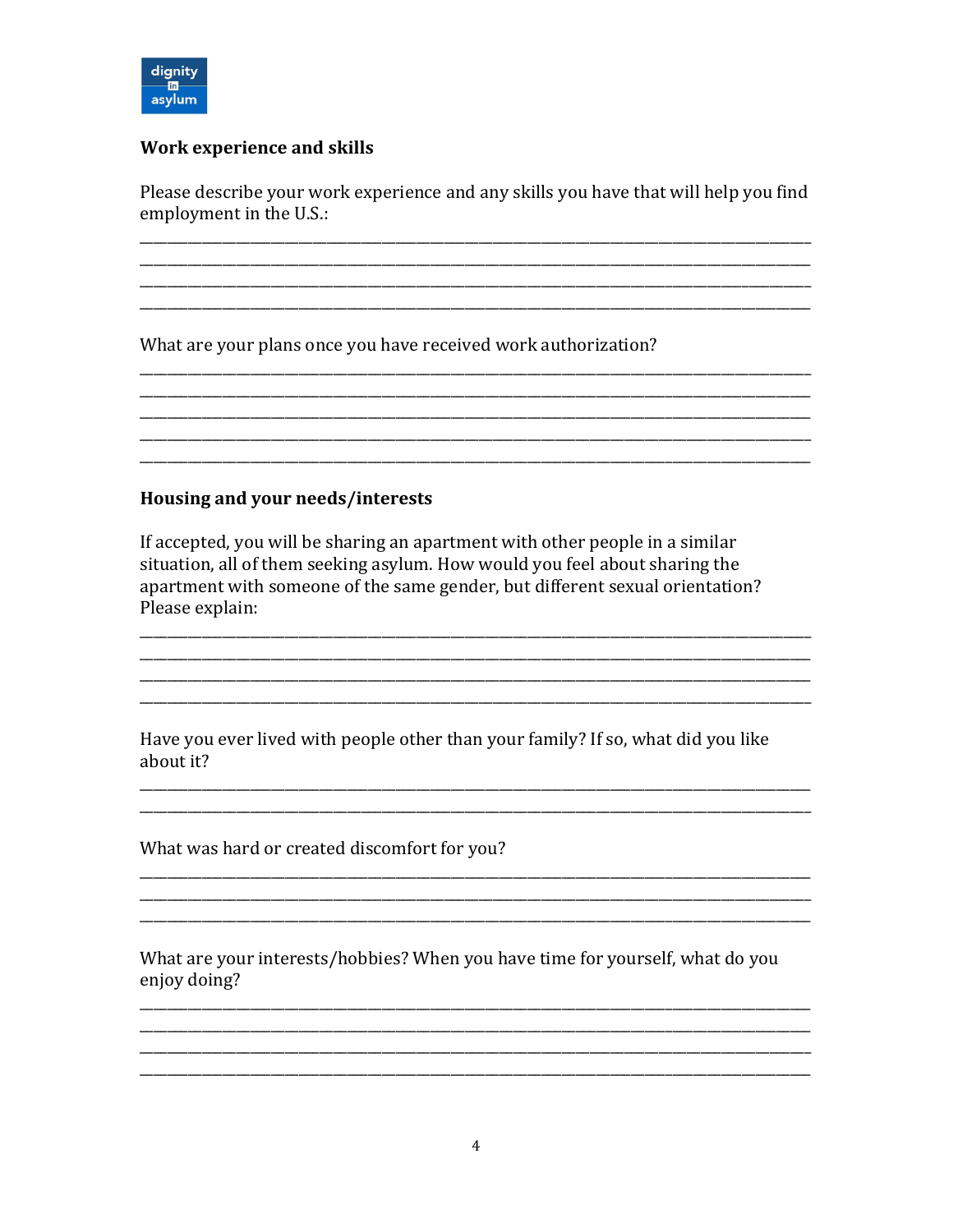

How would you describe yourself?

In addition to the above, what would you like us to know about you?

Are you currently taking any medications or prescription drugs? If so, please explain:

Do you have any special needs or accommodations or any specific concerns you would like us to know about?

#### **References**

Please provide two references:

| Phone number: equation of the e-mail: e-mail: e-mail: e-mail: e-mail: e-mail: e-mail: e-mail: e-mail: e-mail: e-mail: e-mail: e-mail: e-mail: e-mail: e-mail: e-mail: e-mail: e-mail: e-mail: e-mail: e-mail: e-mail: e-mail: |  |  |
|-------------------------------------------------------------------------------------------------------------------------------------------------------------------------------------------------------------------------------|--|--|